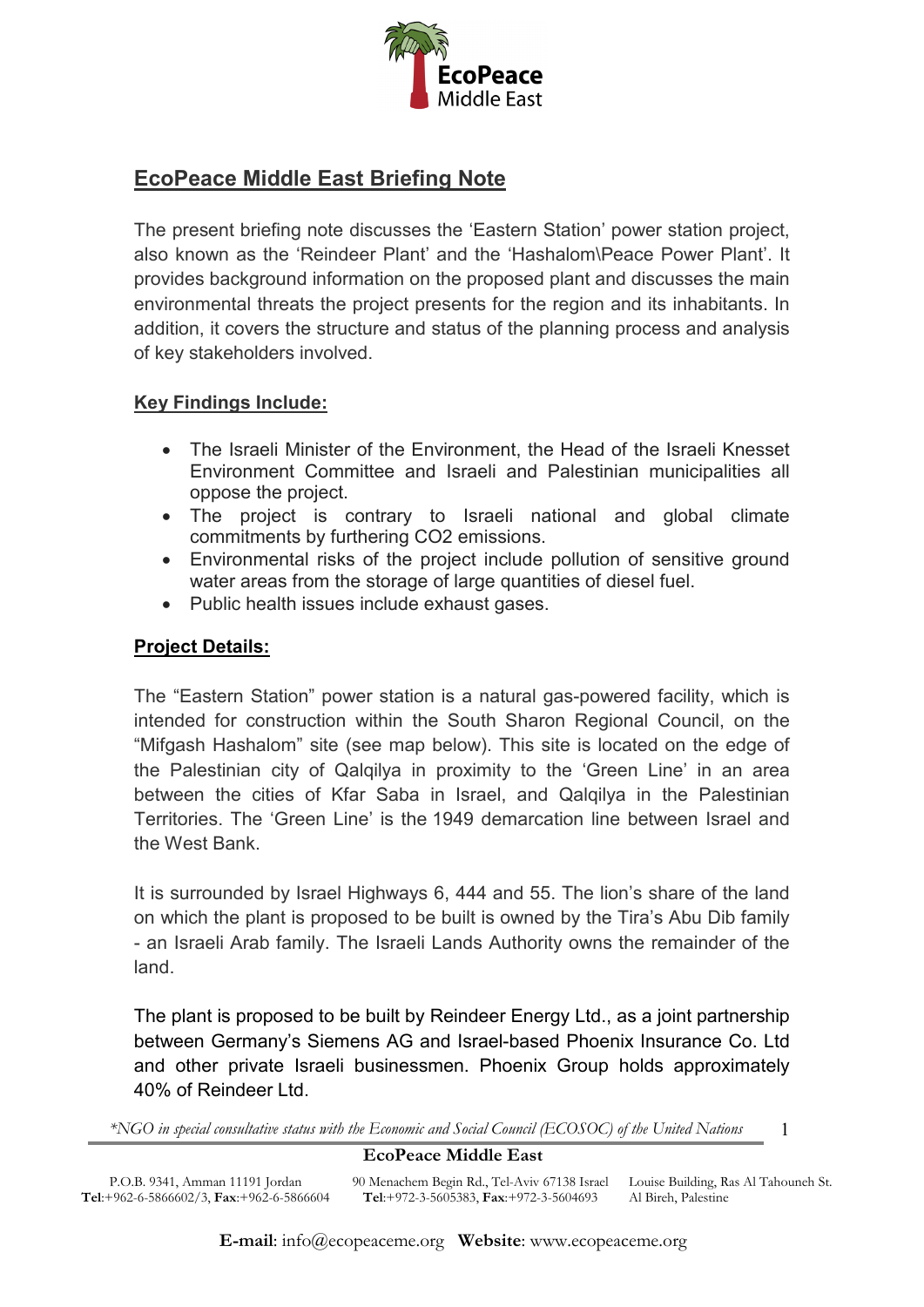

Phoenix is one of Israel's largest insurance companies and traded on the Tel Aviv Stock Exchange. It was purchased by private equity funds Centerbridge and Gelatine in 2019 from the Delek Group which also controls Israel's natural gas monopoly.

The remaining 60% is held half by Siemens and by Reindeer's founders, Israeli businessmen Itay Rochman and Moshe Krieger. It is important to note that Reindeer itself is a shell company and is a partnership that does not have operational capacities of its own. The venture seems to rely wholly on Siemens' abilities and know-how. It is speculated that a significant portion of the Siemens share in the project is not a financial investment by the corporation but in exchange for the equipment and know-how to be invested.



*\*NGO in special consultative status with the Economic and Social Council (ECOSOC) of the United Nations*

#### **EcoPeace Middle East**

P.O.B. 9341, Amman 11191 Jordan **Tel**:+962-6-5866602/3, **Fax**:+962-6-5866604 90 Menachem Begin Rd., Tel-Aviv 67138 Israel Louise Building, Ras Al Tahouneh St. **Tel**:+972-3-5605383, **Fax**:+972-3-5604693

Al Bireh, Palestine

2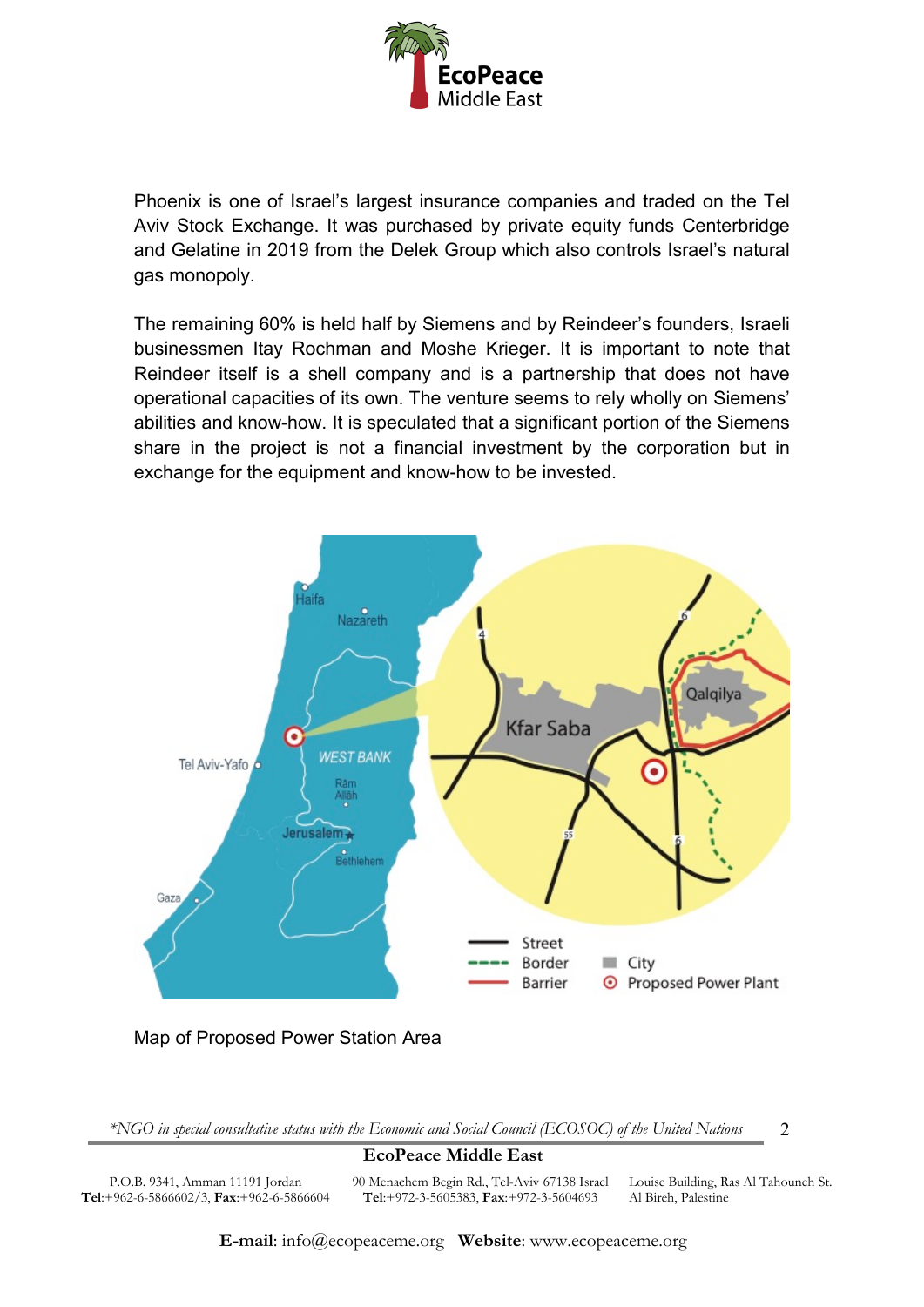

The construction i[s](https://www.calcalistech.com/ctech/articles/0,7340,L-3773206,00.html) [estimated](https://www.calcalistech.com/ctech/articles/0,7340,L-3773206,00.html) to cost between NIS two billion (approximately US\$ 572 million) and NIS three billion (approximately US\$ 858 million), not including its future gas contract, which is expected to double the funding needed.

The plant is expected to supply up to 1,300 megawatts of electricity, around 10% of the current capability of the Israel Electric Corporation, Israel's largest electric power supplier. To put this into perspective, the largest private plant operating in Israel today has a capacity of 910 megawatts. The Israel Energy Ministry and the Israeli National Infrastructure Committee (NIC) maintain that the plant is crucial for the purpose of supplying Israel, and especially Israel's central district, with needed electricity. The plant, it is argued, would reduce the costs associated with transporting energy to the central district.

The Israeli electricity sector has been going through a gradual reform in the last few years and a key element of the reform is to see that further production is not done by Israel Electric Corporation but rather diversified by private enterprises, utilizing Israel Electric Company transport and distribution elements.

The Israeli authorities established a process according to which up to fourteen sites can be proposed. The sites will later be part of a bidding process that will determine which site at what quantity and price will receive the ability to supply electricity. The bidders need to be able to demonstrate a maximum amount of electricity potentially produced, describe a complete operational plan, professional know-how, land ownership\lease and a financial closing package.

The regulatory approval process is composed of two stages with sub-stages at each level.

Planning approval

- 1. Approval by National Infrastructure Committee (NIC) The supreme planning authority level tasked with approving large infrastructure projects in Israel.
- 2. National Planning Council A formal procedure re-confirming Stage A.
- 3. Approval by Cabinet A vote on the plant approval by the Israeli Cabinet.

3

*\*NGO in special consultative status with the Economic and Social Council (ECOSOC) of the United Nations*

# **EcoPeace Middle East**

P.O.B. 9341, Amman 11191 Jordan **Tel**:+962-6-5866602/3, **Fax**:+962-6-5866604 90 Menachem Begin Rd., Tel-Aviv 67138 Israel Louise Building, Ras Al Tahouneh St. **Tel**:+972-3-5605383, **Fax**:+972-3-5604693 Al Bireh, Palestine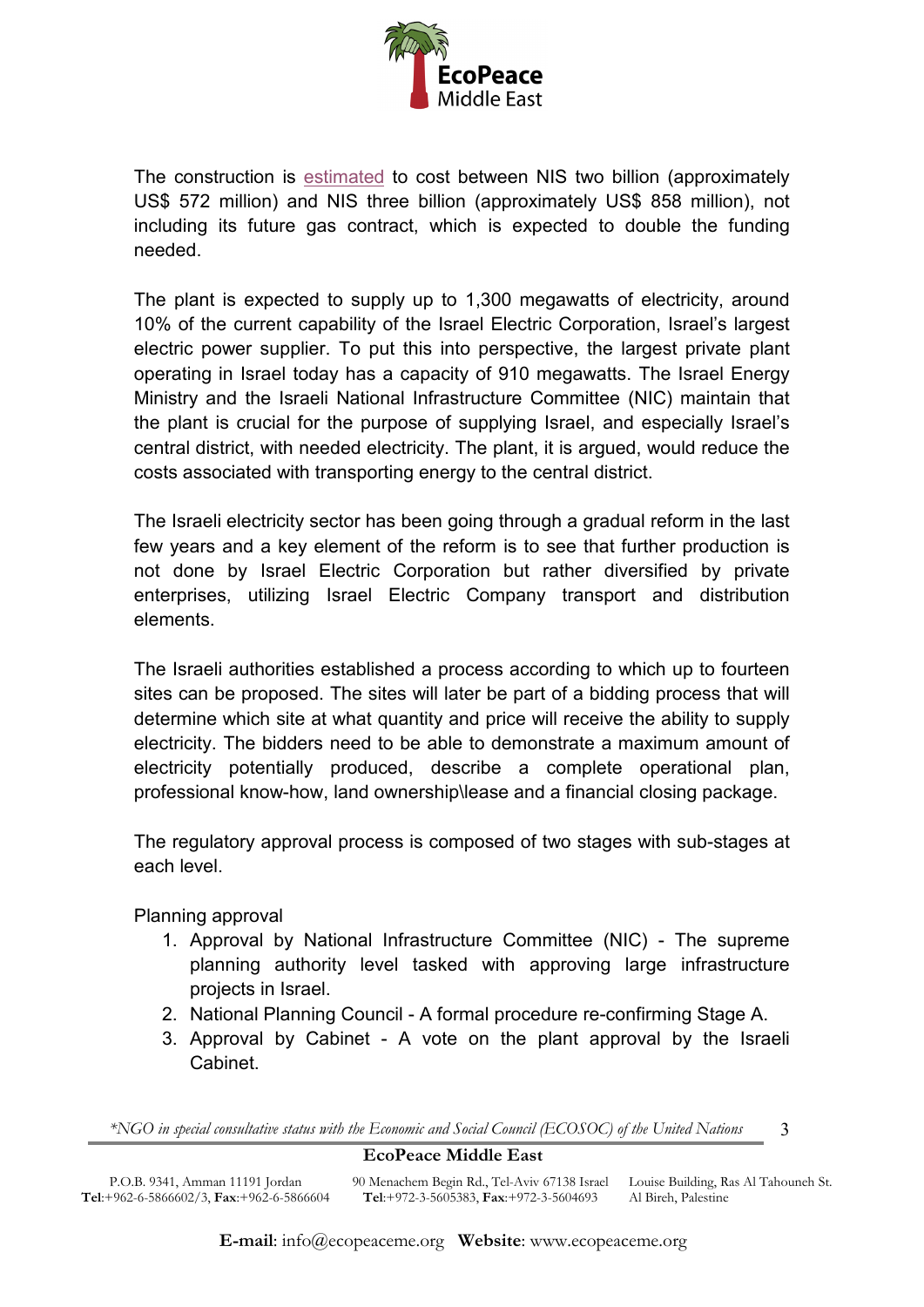

# **Economic Bidding:**

Upon Cabinet approval each approved site will take part in the economic bidding process.

The Reindeer Project is the sole proposed station that has so far passed planning approval and is now expecting Cabinet approval, while all other projects are in a much earlier stage in the planning process timeline.

# **Objections to the Project:**

**Fourteen Israeli municipalities as well as the Palestinian municipalities of Qalqilya and Habla filed objections to the NIC**, complemented by expert opinions. Various obstacles, mainly related to last minute notification of the hearing date to hear objections, prevented the proper and due process for municipalities and residents to present their objections. This resulted in Israeli municipalities having to rush preparations before appearing, while Palestinian mayors were given such short notice that they could not arrange the required military permit to enter Israel and therefore **for all practical purposes were prevented from appearing before the committee**.

The Palestinian mayors protested with a follow-up letter calling on the NIC to allow them to appear. The Israel Planning Authority rejected the request on the grounds that their objections was read out loud by a committee staff member during the hearing.

On 4 November 2019, the NIC approved the construction plan, which now only awaits Cabinet approval. The Israeli and Palestinian municipalities will seek legal action in the Israeli Supreme Court, should Cabinet approval for the plant be given.

In recent weeks, the Israeli Ministry of Environment Protection under a new minister, **MK Gila Gamliel** and the Head of the Knesset Environment Committee, **MK Miki Haimovitch**, have come out against the plan to build any new gas-powered stations in Israel including the project proposed. The Minister and Head of the Knesset Environment Committee are **publicly outspoken against all new gas-powered plants** and believe **Israel can fully meet future needs by focusing on renewable energy projects,** that would also be the cheaper option for the country on economic grounds. See attached statements

*\*NGO in special consultative status with the Economic and Social Council (ECOSOC) of the United Nations*

#### **EcoPeace Middle East**

4

P.O.B. 9341, Amman 11191 Jordan **Tel**:+962-6-5866602/3, **Fax**:+962-6-5866604 90 Menachem Begin Rd., Tel-Aviv 67138 Israel Louise Building, Ras Al Tahouneh St. **Tel**:+972-3-5605383, **Fax**:+972-3-5604693 Al Bireh, Palestine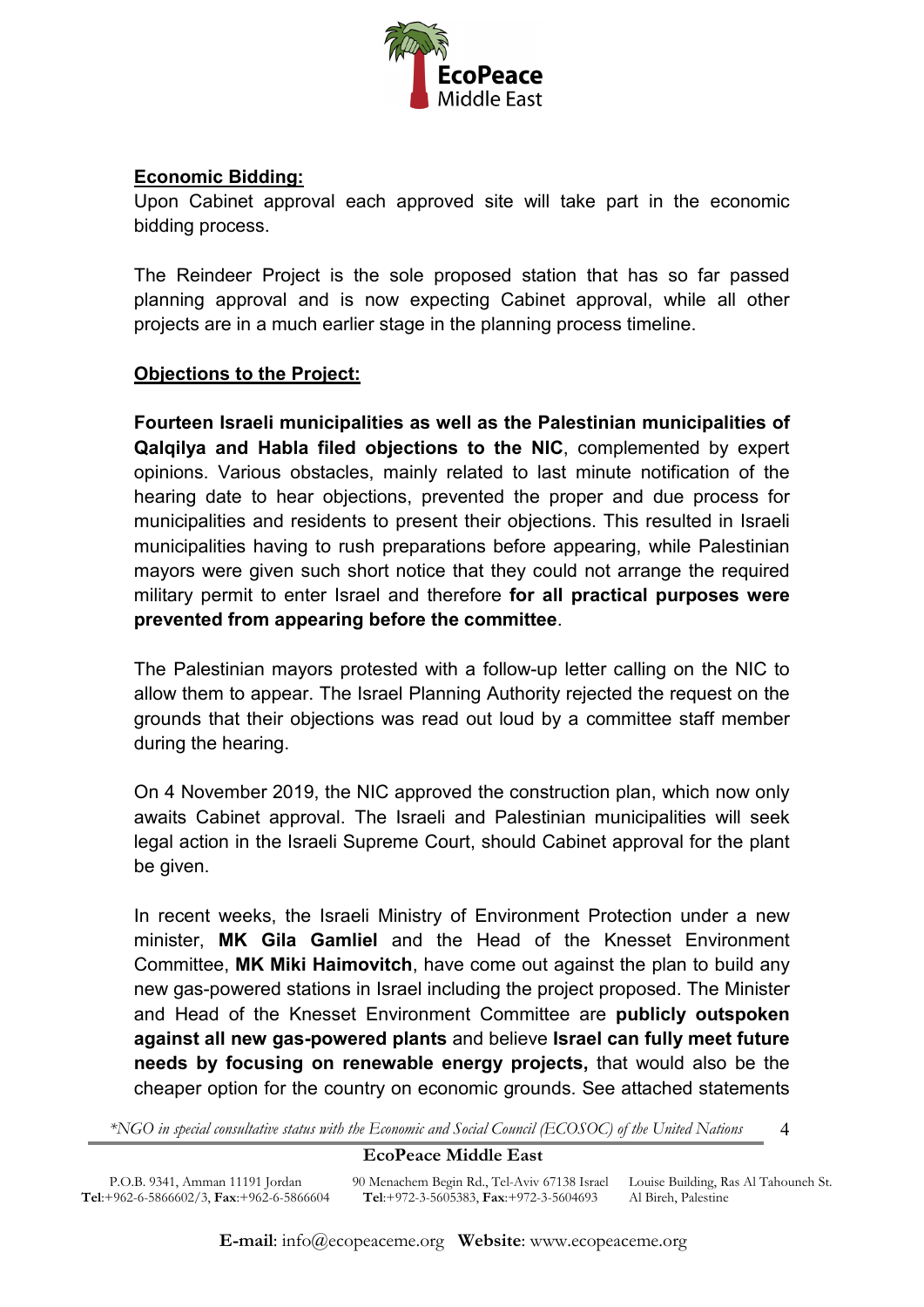

made by Environment Minister Gamliel in the Knesset Environment Committee and Committee conclusions drawn by MK Haimovitch translated to English from the official Knesset protocol.

The Israeli Ministry of Energy, in order to be seen to accommodate this new position of the Ministry of the Environment and the Knesset Environment Committee, has said that it will reduce its plans for additional gas power plants. However, the Energy Ministry continues to support the Reindeer Station. There is an added concern that it will now rush the approval of the Reindeer Station, announce that it will be the sole gas power station in central Israel and in return ask for its quick approval in the Israeli Cabinet, bypassing the need for a bidding process.

### **Main Environmental and Public Health Concerns:**

The plant presents various environmental concerns for the region and its inhabitants. These include:

**Air Pollution:** The plant is expected to produce large amounts of electricity from gas and in times of possible gas disruption, diesel fuel. The air pollution concern from natural gas relate to release of nitrogen and sulfur oxides. The objectors have concluded that the assessment made by the proponents of the possible health implications are insufficient, based only on a single model. This is of particular concern for the Palestinian communities given the meteorological and wind regimes of the area will largely carry air pollutants east in the direction of the West Bank.

**Hydrological Dangers:** The plant is located on a site that is recognized for its hydrological sensitivity, located above the western basin of the Mountain Aquifer, shared Israeli / Palestinian groundwater. See hydrological sensitivity map as prepared by the Hydrological Survey of Israel, an arm of the Israeli Water Authority: [:https://www.govmap.gov.il/?c=206711.98,677484.02&z=3&lay=LANDSSENSITIVITY](https://www.govmap.gov.il/?c=206711.98,677484.02&z=3&lay=LANDSSENSITIVITY) The plant would be operating under both natural gas and diesel fuel, with 28,000 cubic meters of diesel fuel being stored in the immediate vicinity of these hydrologically sensitive areas. As a result, the plant poses a significant risk to the groundwater of both Israelis and Palestinians alike. For the Palestinian residents and farming communities around Qalqilya the concern is higher because the ground water represents their only source of water for

*\*NGO in special consultative status with the Economic and Social Council (ECOSOC) of the United Nations*

#### **EcoPeace Middle East**

5

P.O.B. 9341, Amman 11191 Jordan **Tel**:+962-6-5866602/3, **Fax**:+962-6-5866604 90 Menachem Begin Rd., Tel-Aviv 67138 Israel Louise Building, Ras Al Tahouneh St. **Tel**:+972-3-5605383, **Fax**:+972-3-5604693 Al Bireh, Palestine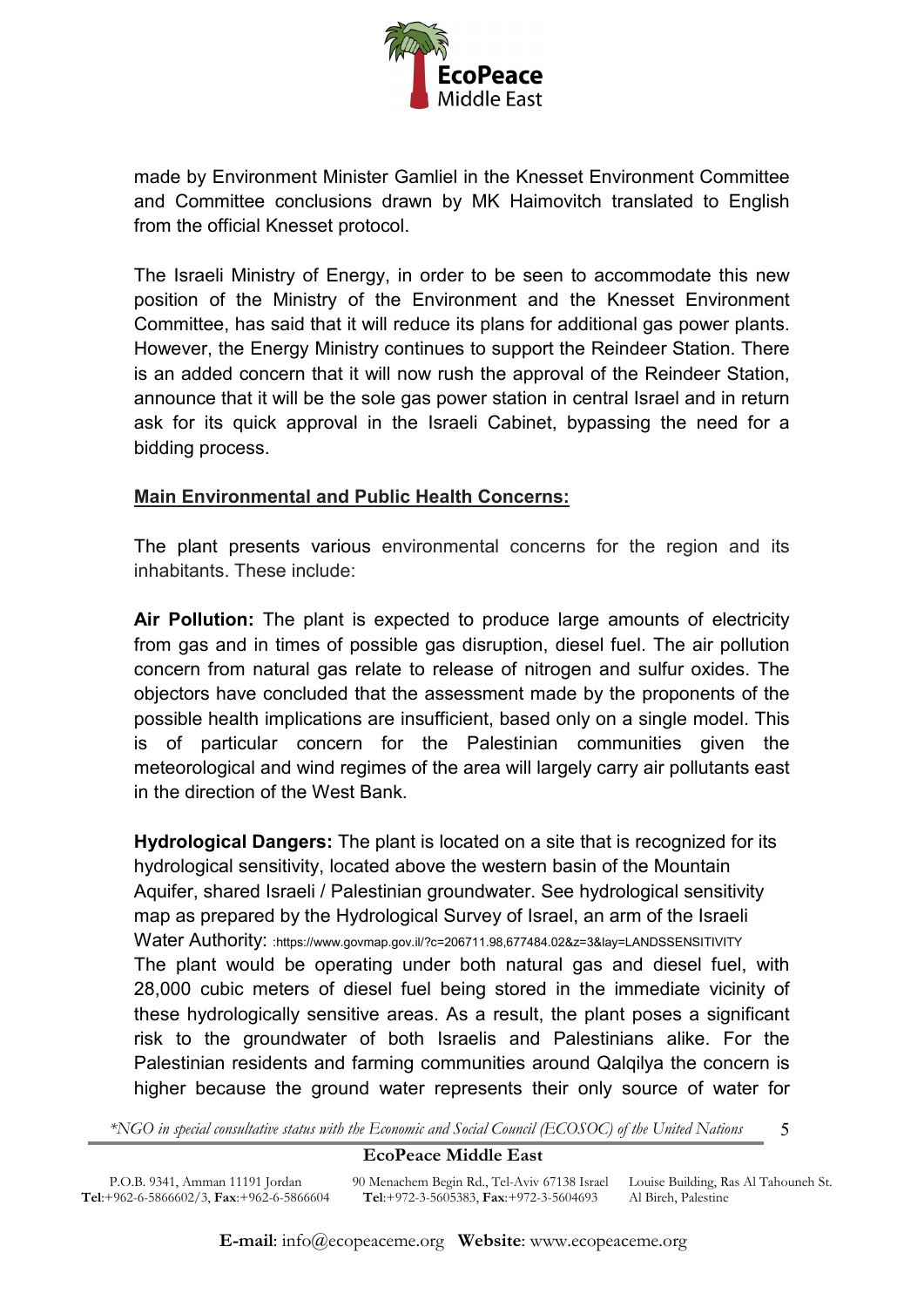

domestic and agricultural needs. Israeli communities on the other hand are connected to a sophisticated water network that includes access to desalinated water.

**Lack of Fuel Infrastructure Planning:** The plant will require over 28,000 cubic meters of diesel fuel storage to function. No detailed plans for the transport and storage of this diesel have been prepared. In other areas of Israel, such as Haifa, fuel storage is being removed from proximity to residential areas. Concerns here are heightened following the city of Beirut disaster.

**Public Health Impacts:** Exposure to nitrogen dioxide (NO2) may cause an increase in inflammatory responses in the respiratory system of healthy people. It can lead to an increase in viral diseases and for women exposure to NO2 during the first trimester of pregnancy increases the risk of fetal heart defects. Exposure to sulfur dioxides can lead to impairment in lung function in children, with the main effect of sulfur dioxide on health is on children and adults suffering from asthma. In conclusion, air pollution as a result of the burning of gas can cause respiratory damage to healthy people and worsen the health condition of at-risk populations.

See [https://www.epa.gov/no2-pollution/basic-information-about-no2#Effects;](https://www.epa.gov/no2-pollution/basic-information-about-no2#Effects) <https://www.epa.gov/so2-pollution/sulfur-dioxide-basics>

**Climate Change Crisis:** From a climate change mitigation perspective, the building of additional fossil fuel power plants is problematic and acts as a disincentive to combat the global climate crisis. The new position of the Israeli Ministry of the Environment highlights this point and reiterates that solar power can completely meet Israel's future needs and at cheaper prices.

# **International Law:**

It is noteworthy that projects with cross-border elements such as the Eastern Station trigger various obligations under th[e](http://www.acpr.org.il/publications/books/44-Zero-isr-pal-interim-agreement.pdf) [Oslo II Accord](http://www.acpr.org.il/publications/books/44-Zero-isr-pal-interim-agreement.pdf) to share Environmental Impact Assessments (EIA). This includes the obligation to update and consult Palestinians and their representatives.

# **Stakeholder Analysis:**

Parties supporting the plan

1. Israeli Government:

*\*NGO in special consultative status with the Economic and Social Council (ECOSOC) of the United Nations*

# **EcoPeace Middle East**

6

P.O.B. 9341, Amman 11191 Jordan **Tel**:+962-6-5866602/3, **Fax**:+962-6-5866604 90 Menachem Begin Rd., Tel-Aviv 67138 Israel Louise Building, Ras Al Tahouneh St. **Tel**:+972-3-5605383, **Fax**:+972-3-5604693 Al Bireh, Palestine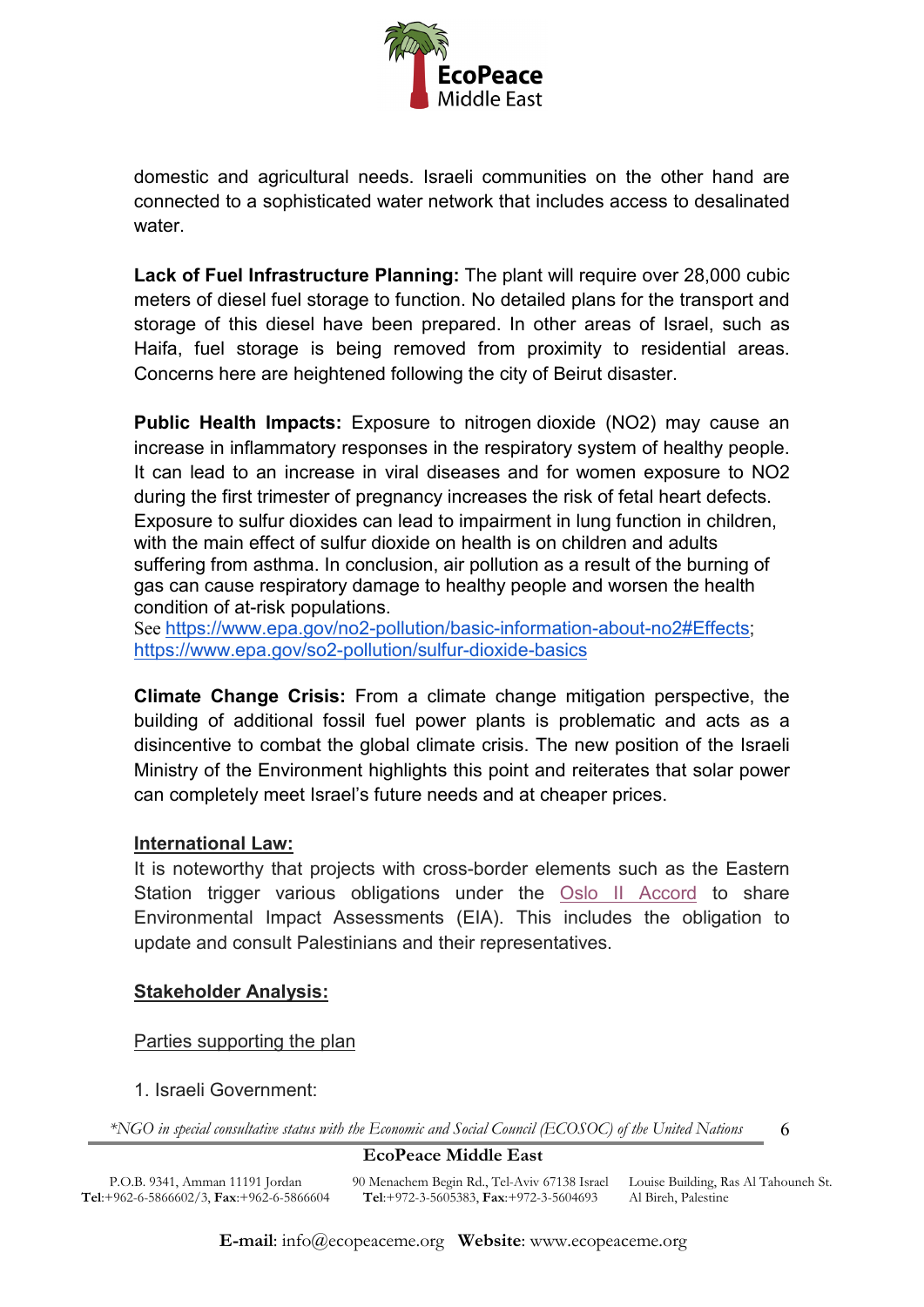

- A. Israeli Energy Ministry The ministry is focused on providing short term solutions to meet growing electricity demand.
- B. Israeli Electric Authority On the whole are supportive of the plants, but have internally voiced concerns that the bidding process is far from structured and fully planned out.

2. Phoenix Holdings Ltd (Israel): [As described](https://www.reuters.com/companies/PHOE1.TA) by the international news agency Reuters, the company "provides a range of products and services through two segments: insurance and investments. The insurance segment includes car insurance, home insurance, mortgage insurance, travel insurance, life insurance and health insurance, among others. The investment arm provides a wide range of long-term savings solutions, investment products and platforms for independent trading in the capital market. The Company is active locally."

3. Siemens AG (Germany): is a German multinational conglomerate engineering and manufacturing company. Siemens claims to "practice sustainability in the interest of future generations", but its track record - for example in regards to the company's involvement with Adani's Carmichael mine in Australia - has proven different:

https://new.siemens.com/global/en/company/sustainability.html

# **Parties opposing the plan:**

Since plans for the plant were first announced, many stakeholders have called on the Ministries of Health and Energy to cancel it.

- 1. Israeli Municipalities: 14 Israeli municipalities with key cities being Kfar Saba, South Sharon Regional Council, Jaljulia and Tibe.
- 2. Israeli Ministry of Environment and Head of Knesset Environment Committee: Newly opposing but lack any regulatory power in the planning and approval stages.
- 3. Palestinian Municipalities.
	- A. Qalqilya
	- B. Habla

*\*NGO in special consultative status with the Economic and Social Council (ECOSOC) of the United Nations*

# **EcoPeace Middle East**

P.O.B. 9341, Amman 11191 Jordan **Tel**:+962-6-5866602/3, **Fax**:+962-6-5866604 90 Menachem Begin Rd., Tel-Aviv 67138 Israel Louise Building, Ras Al Tahouneh St. **Tel**:+972-3-5605383, **Fax**:+972-3-5604693 Al Bireh, Palestine

7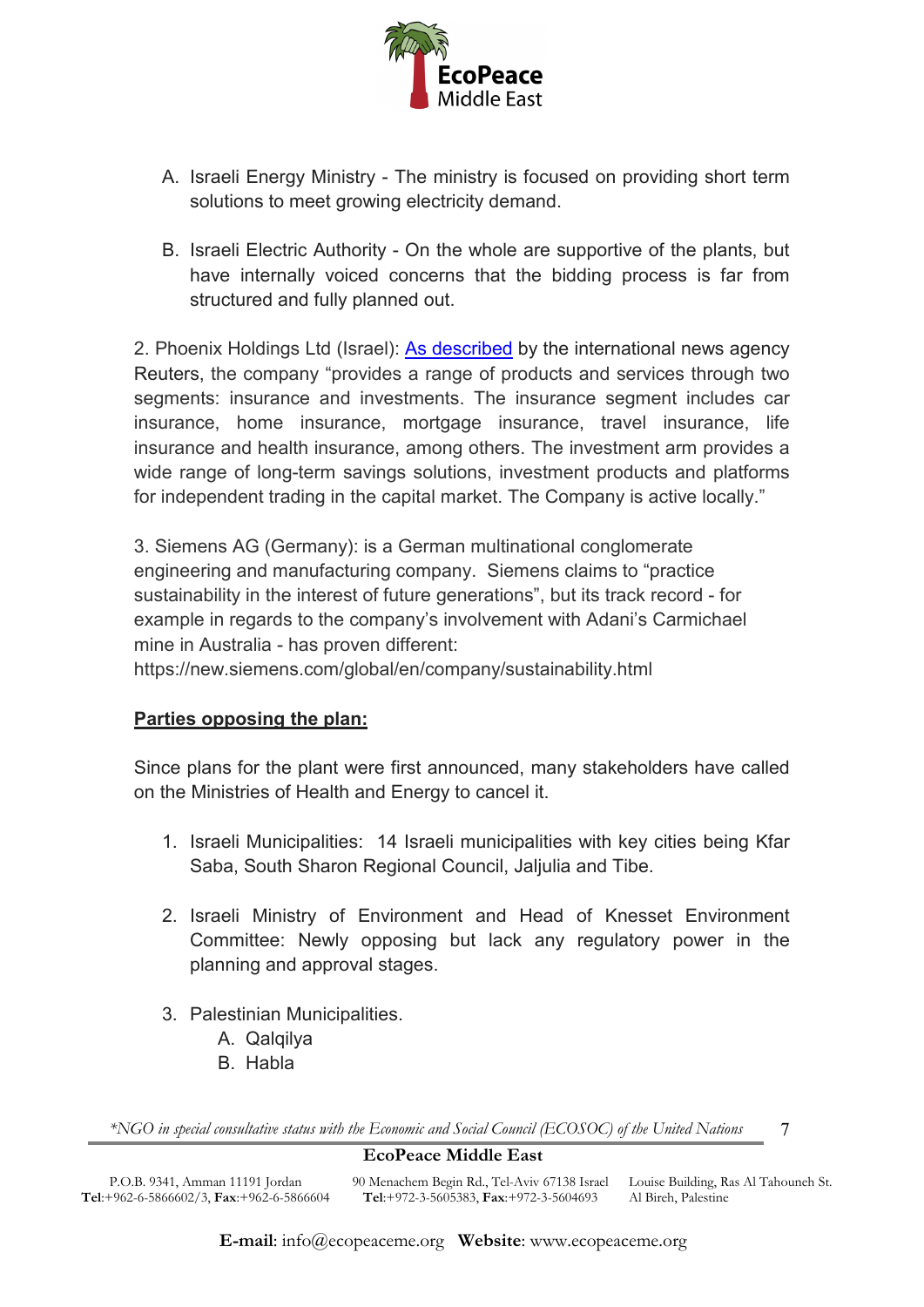

## **Additional Concerns Relating to Siemens Past Practices:**

Siemens according to [one source,](https://www.dw.com/en/siemens-bribery-fines-top-1-billion-euros/a-3877528) **"is alleged to have bribed officials approximately 4,000 times to the tune of 1.3 billion euros between 2000 and 2006 with the goal of winning contracts abroad".** It should be noted that, as the New York Time[s](https://www.nytimes.com/2008/12/21/business/worldbusiness/21siemens.html) [reported,](https://www.nytimes.com/2008/12/21/business/worldbusiness/21siemens.html) Siemens AG ultimately "pleaded guilty to violating accounting provisions of the Foreign Corrupt Practices Act in the US, which outlaws bribery abroad, and paid a fine of \$2.6 billion in total: \$1.6 billion in fines and fees in Germany and the United States and more than \$1 billion for internal investigations and reforms."

One of the alleged briberies [took place in Israel](https://www.calcalistech.com/ctech/articles/0,7340,L-3724399,00.html) between 2001 and 2005, "when Siemens Israel Ltd., a subsidiary of Siemens **AG [admitted] to paying \$2.5 million in bribes to top executives at Israeli power utility Israel Electric Corporation in return for information and for favoring Siemens in bids valued at €700 million".** [Siemens agreed](https://en.globes.co.il/en/article-court-fines-siemens-israel-nis-63m-for-conspiracy-1001210594) to a plea deal that would put an end to criminal proceedings against the company. As part of the deal, Siemens Israel would plead guilty to conspiring to commit a crime and pay a fine of over 60 million NIS (US\$17 million).

*\*NGO in special consultative status with the Economic and Social Council (ECOSOC) of the United Nations*

8

**EcoPeace Middle East**

P.O.B. 9341, Amman 11191 Jordan **Tel**:+962-6-5866602/3, **Fax**:+962-6-5866604 90 Menachem Begin Rd., Tel-Aviv 67138 Israel Louise Building, Ras Al Tahouneh St. **Tel**:+972-3-5605383, **Fax**:+972-3-5604693 Al Bireh, Palestine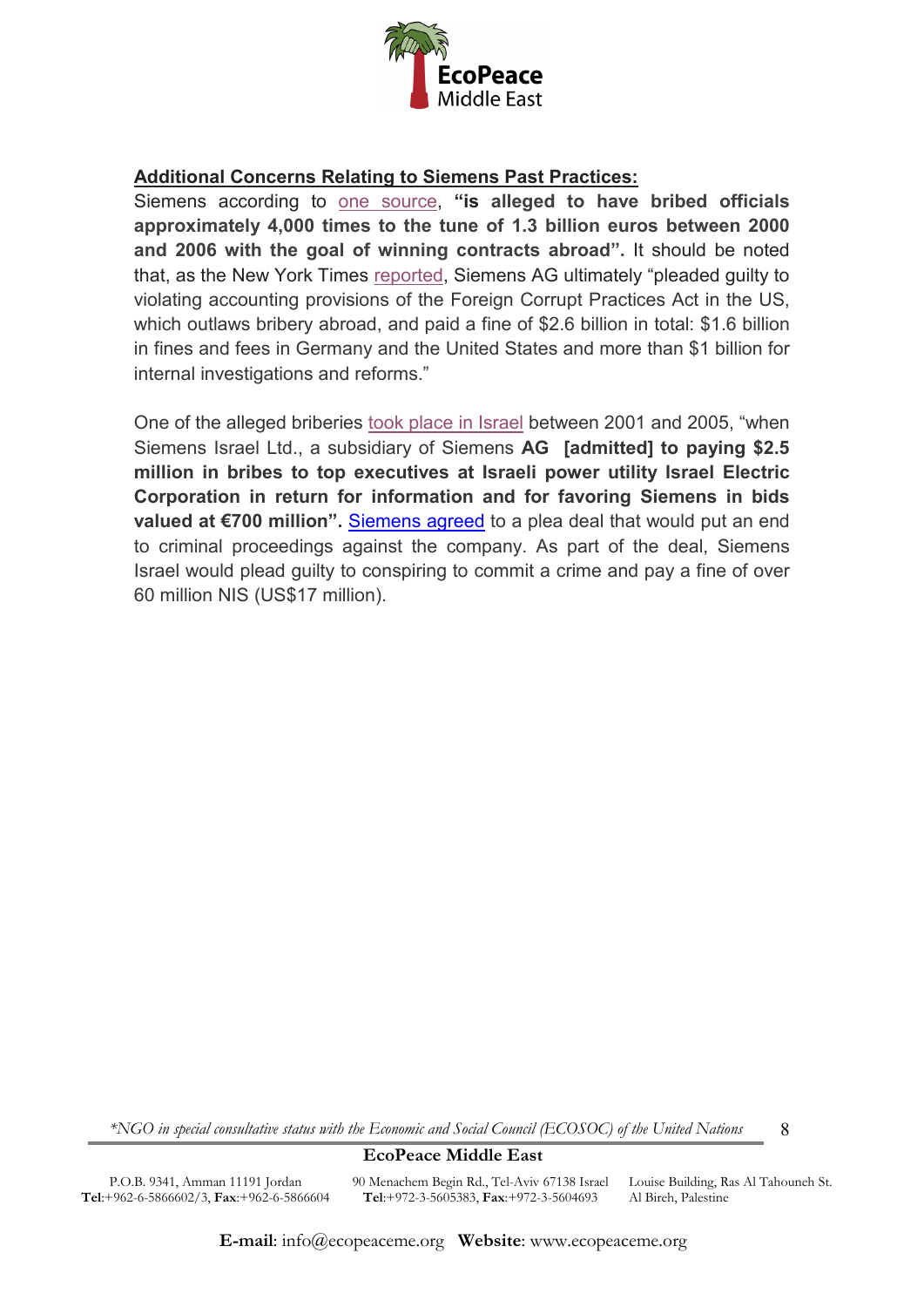

# **Unofficial Traslation from the Hebrew**

See Knesset Committee website: [https://main.knesset.gov.il/activity/committees/internalaffairs/Pages/default.asp](https://main.knesset.gov.il/activity/committees/internalaffairs/Pages/default.aspx) [x](https://main.knesset.gov.il/activity/committees/internalaffairs/Pages/default.aspx)

# **Selected Statements Made at Knesset Environment Committee Hearing, July 27th, 2020.**

# **Minister of Environmental Protection – MK Gila Gamliel**

We must give priority to infrastructure leading to a reduction in greenhouse gas and pollutant emissions and avoid building infrastructure that will lock us in a high-emission economy.

We need to make sure that the right decisions are made for the State of Israel that guarantee us energy security along with safeguarding the long-term economic interest. The renewable energies today enable the preservation of all these interests while preserving the health of the public and the environment. In light of the position of the Ministry of Environmental Protection under my leadership, the Ministry of Energy has already reduced its estimates for the scope of additional gas-powered plants required in the next decade from 3,500 megawatts on June 1, 2020 to 1,400 megawatts but for me it is not enough. The committee should demand from the Ministry of Energy to switch to renewable energies here and now.

*\*NGO in special consultative status with the Economic and Social Council (ECOSOC) of the United Nations*

# **EcoPeace Middle East**

P.O.B. 9341, Amman 11191 Jordan **Tel**:+962-6-5866602/3, **Fax**:+962-6-5866604 90 Menachem Begin Rd., Tel-Aviv 67138 Israel Louise Building, Ras Al Tahouneh St. **Tel**:+972-3-5605383, **Fax**:+972-3-5604693

Al Bireh, Palestine

9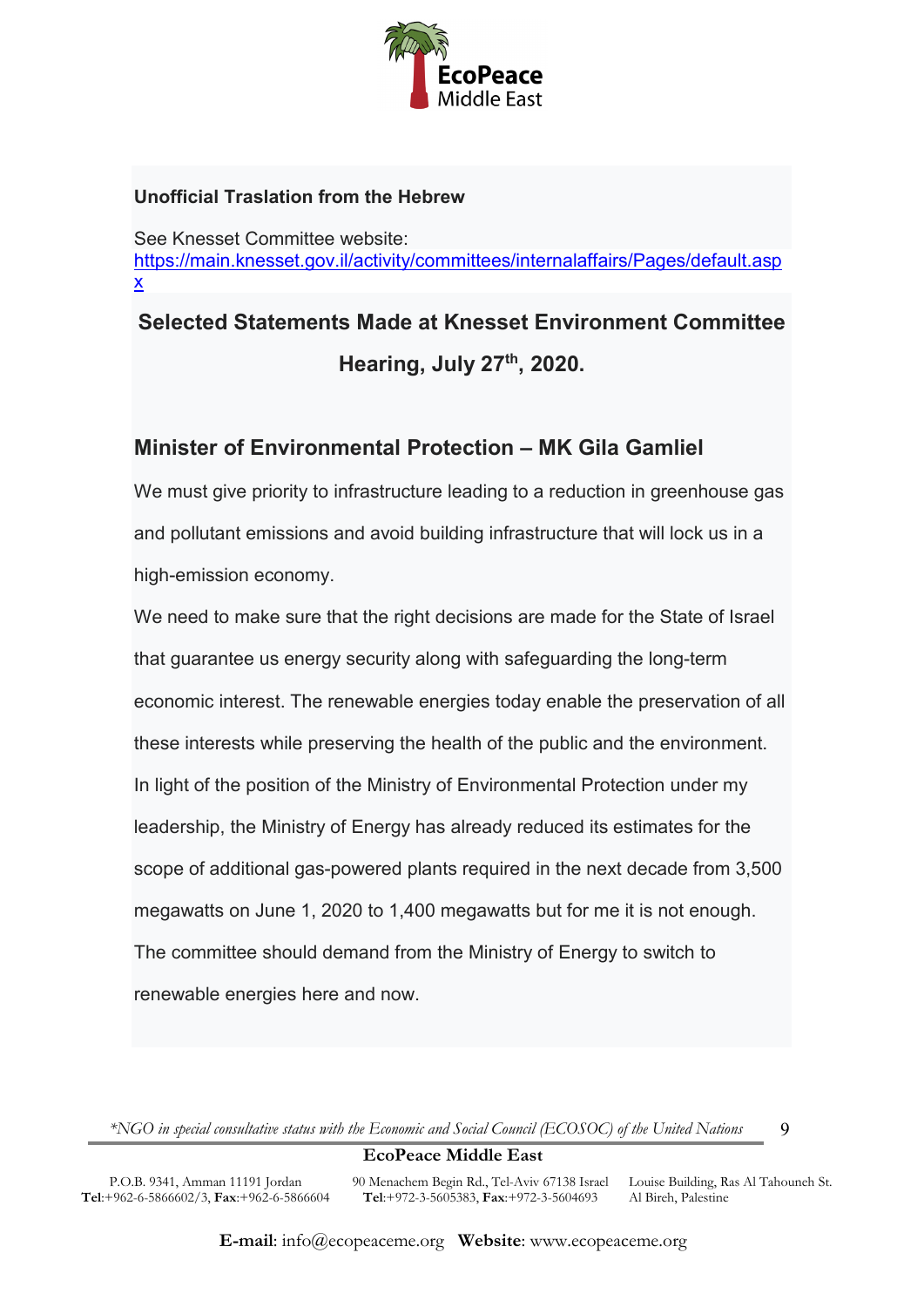

Why should one go now and produce here a really unreasonable amount of gas stations that they actually are unprofitable and undesirable in terms of health, environment and economics.

It is done in many countries in the world and there is no reason why it should not be done here as well.

The good of the citizens of the State of Israel and the economy of Israel requires us just to come and demand to stop immediately all the programs (gas stations) and care only for renewable energies and that is for all reasons, health reasons, environment and also economic reasons.

# **Chairwoman of the Knesset Environment Committee - MK Micki Haimovitch:**

The government plan that decided on the deployment of private gas power plants was set in a different reality. Our commitment to reducing emissions and the technological development of solar panels and storage require us today to rethink and set new goals.

There is also a health aspect here. Opposition to the construction of so many stations and a struggle that crosses sectors, crosses rural and urban sectors, Jews and Arabs.

I have met with countless groups of concerned citizens who are anxious about building gas power plants near residents' homes, near schools, on water resources.

*\*NGO in special consultative status with the Economic and Social Council (ECOSOC) of the United Nations* 10

# **EcoPeace Middle East**

P.O.B. 9341, Amman 11191 Jordan **Tel**:+962-6-5866602/3, **Fax**:+962-6-5866604 90 Menachem Begin Rd., Tel-Aviv 67138 Israel Louise Building, Ras Al Tahouneh St. **Tel**:+972-3-5605383, **Fax**:+972-3-5604693 Al Bireh, Palestine